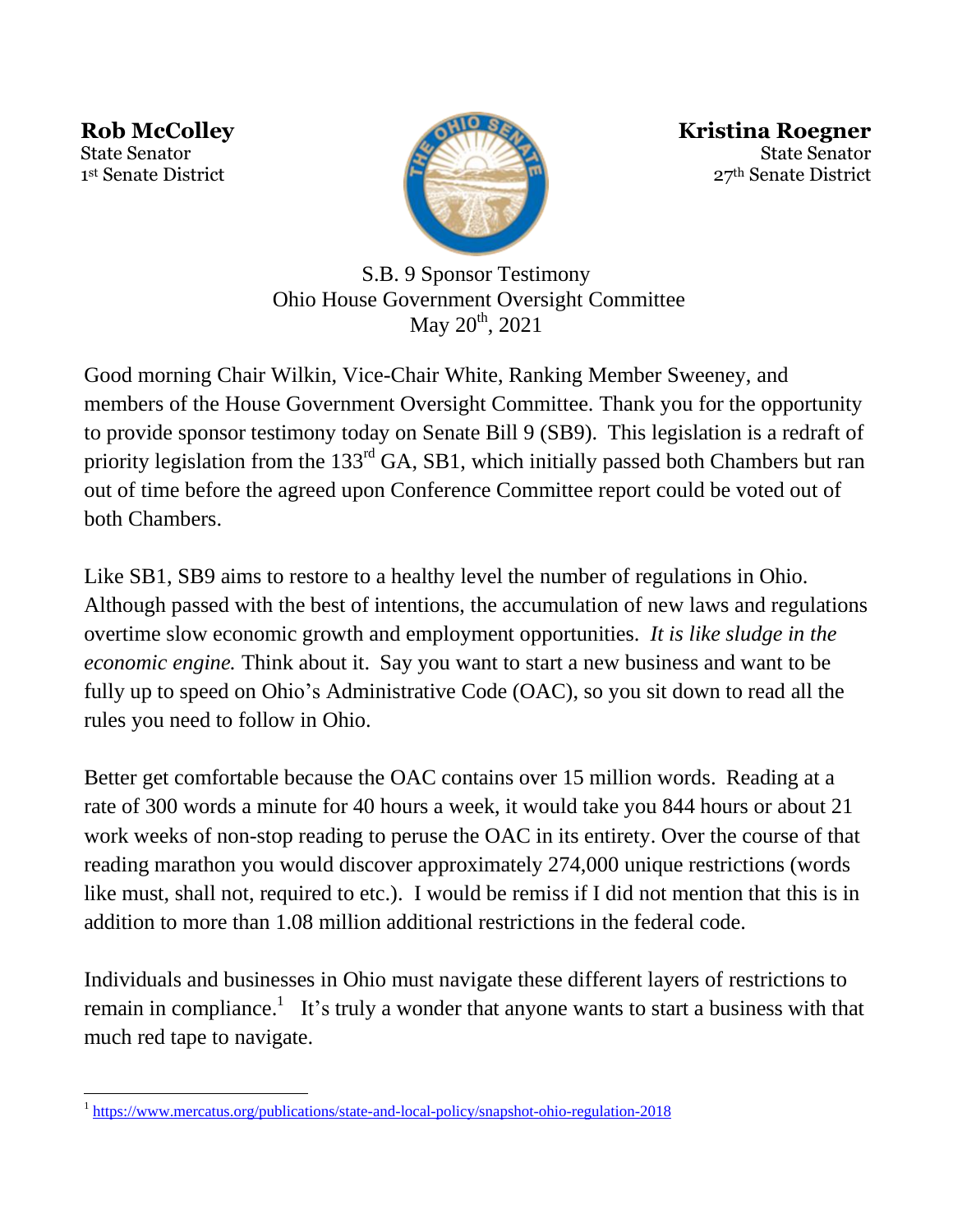Researchers at the Mercatus Center at George Mason University developed State RegData, a platform for analyzing and quantifying state regulatory text. State RegData captures information in minutes that would take an ordinary person hours, weeks, or even years to obtain. This tool allows researchers to identify restrictive word counts. Known as regulatory restrictions, the words and phrases *shall*, *must*, *may not*, *prohibited*, and *required* can signify legal constraints and obligations.

To gain a better understanding of the reach of state-level regulation in the United States, the Mercatus Center at George Mason University completed the first version of the [State](https://quantgov.org/state-regdata/)  [RegData](https://quantgov.org/state-regdata/) project in 2019, which we discussed during the SB01 debate. However now we have Version 2.0 of the project, which was released in August 2020 This study gathered and analyzed the regulations of 44 states plus the District of Columbia. (Alaska, Arkansas, Connecticut, Hawaii, New Jersey, and Vermont were not analyzed due to limitations on data availability.)





Unfortunately Ohio has the dubious distinction of still being in the 5 most restrictive states, which are in order, starting with the worst:

- California 396,000.
- New York 296,000
- Ohio 274,000
- Illinois 274,000
- Texas 263,000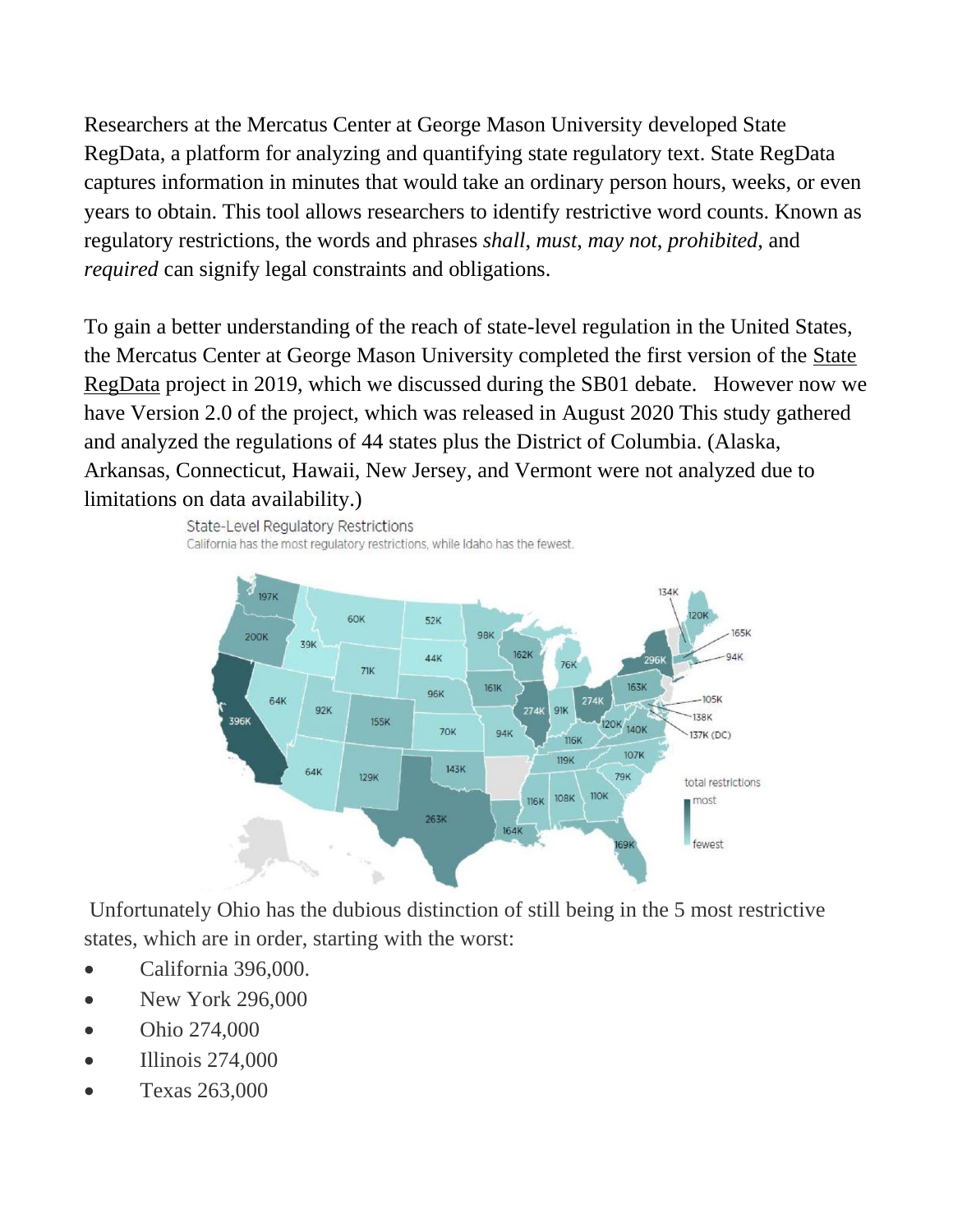On the other end of the regulatory spectrum, sixteen states have fewer than 100,000 regulatory restrictions in their administrative codes. Idaho has the fewest number of restrictive regulations, with less than 39,000 restrictions. Montana, North Dakota, and South Dakota are other states with fewer than 60,000 restrictions.<sup>2</sup>

Certainly, regulations can have a positive impact: protecting any number of things such as wildlife, consumers, small businesses, etc. However, regulations are also costly:

 Research indicates that if regulation had been held at 1980 levels during the period between 1980 and 2012, per capita income in the United States would have been about \$13,000 higher.

 The same research indicates that a 10 percent increase in total regulation leads to a nearly 1 percent increase in consumer prices. An increase in the price of consumer goods disproportionately impacts low-income groups that spend a greater proportion of their average budget on necessities.

 Regulation can also reduce economic opportunities for both potential workers and potential business owners by shifting demand from low- skilled labor to high-skilled, licensed labor.

 Regulation can also legally limit job opportunities through mechanisms such as licensing. This type of regulation raises the cost of entry into an occupation through fees and training requirements. These costs are often difficult for low-income households to afford.<sup>3</sup>

Let me be clear: The problem is not regulation – it is unnecessary and or excessive regulation. SB 9 provides a solution, a pathway to relieving Ohio of the regulatory albatross and unleashing economic potential in our state.

I would like to thank Senator McColley for his leadership on this topic and would respectfully request that the committee hold their questions until he has had an opportunity to share his testimony.

 $\overline{a}$ <sup>2</sup> <https://www.mercatus.org/publications/regulation/quantifying-regulation-us-states-state-regdata-20>

<sup>3</sup> [https://www.mercatus.org/publications/regulation/effect-regulation-low-income-households 6/10](https://www.mercatus.org/publications/regulation/effect-regulation-low-income-households%206/10)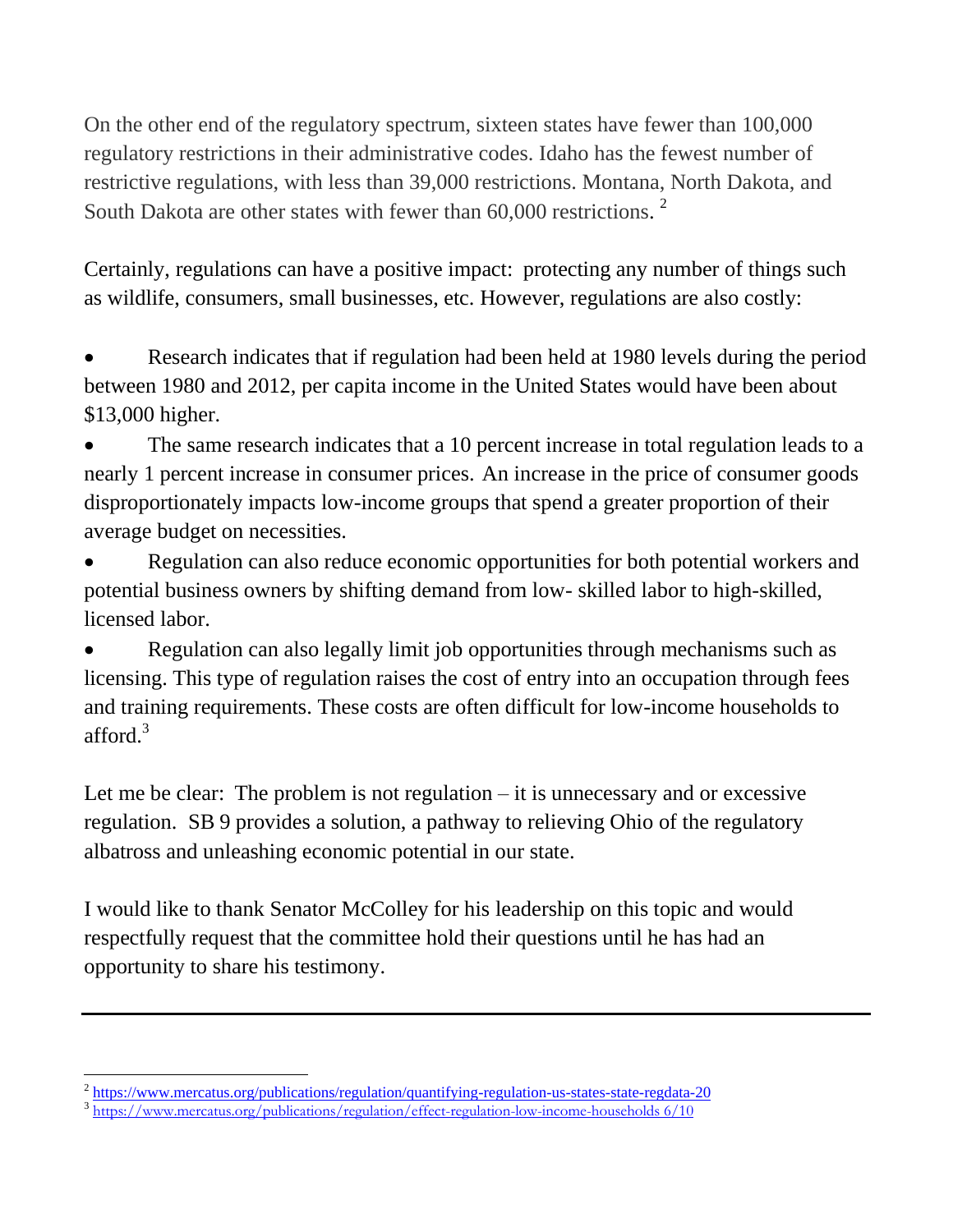Good morning Chairman Wilkin, Ranking Member Sweeney, and members of the House Government Oversight Committee. Thank you, Mr. Chairman, for giving us the opportunity to speak on SB 9, the Regulatory Reform Bill that aims to reduce Ohio's regulatory environment.

Thank you to my co-sponsor, Senator Roegner for her leadership on this issue and all of her work on it. Senator Roegner went over some of the background data and the Mercatus study that showed where Ohio stands in terms of regulatory reform. Having the opportunity to reintroduce this bill today, my testimony will be focused on summarizing the requirements established in SB 9. Many of the Senate changes made to SB1 of the last General Assembly were made after working with the Joint Committee on Agency Rules and Review (JCARR) and other members from both sides of the aisle, and are aimed at making the rule reduction requirement in the bill work more smoothly from a logistical standpoint.

One of the most significant changes made in this legislation is allowing state agencies the right to show cause to JCARR as to why the required regulatory reductions in the bill cannot be met. If the agency succeeds in establishing that it cannot satisfactorily accomplish its intended mission and reduce its number of regulatory restrictions according to the schedule set in SB 9, JCARR is permitted to adjust the agency's regulatory restriction goal accordingly. In other words, if a state agency fails to reach the required 10% annual rule reduction in any of the three years, it may approach JCARR and ask for an adjusted rule total. If JCARR chooses to grant the adjustment, the agency may avoid the 2 for 1 rule reduction penalty measures that were established in the last operating budget and extended here in SB9, and utilize the adjusted rule reduction level as its newly authorized number of rules. If JCARR chooses to not grant the adjustment, the agency must either meet the rule reduction schedule in SB 9, or face the 2 for 1 rule reduction penalty measures established for agencies that fail to comply.

Another change made to SB 9 in the Senate involves the narrowing of the type of rules that are under JCARR review. Amendments made in the Senate removed certain references in the bill to lottery instant game rules (which are not under JCARR review), confidential personal information rules (which prevent personal information from being used for state purposes), rules incorporated by reference (since JCARR does not have the ability to change a referenced document) as well as emergency rules (which are also not